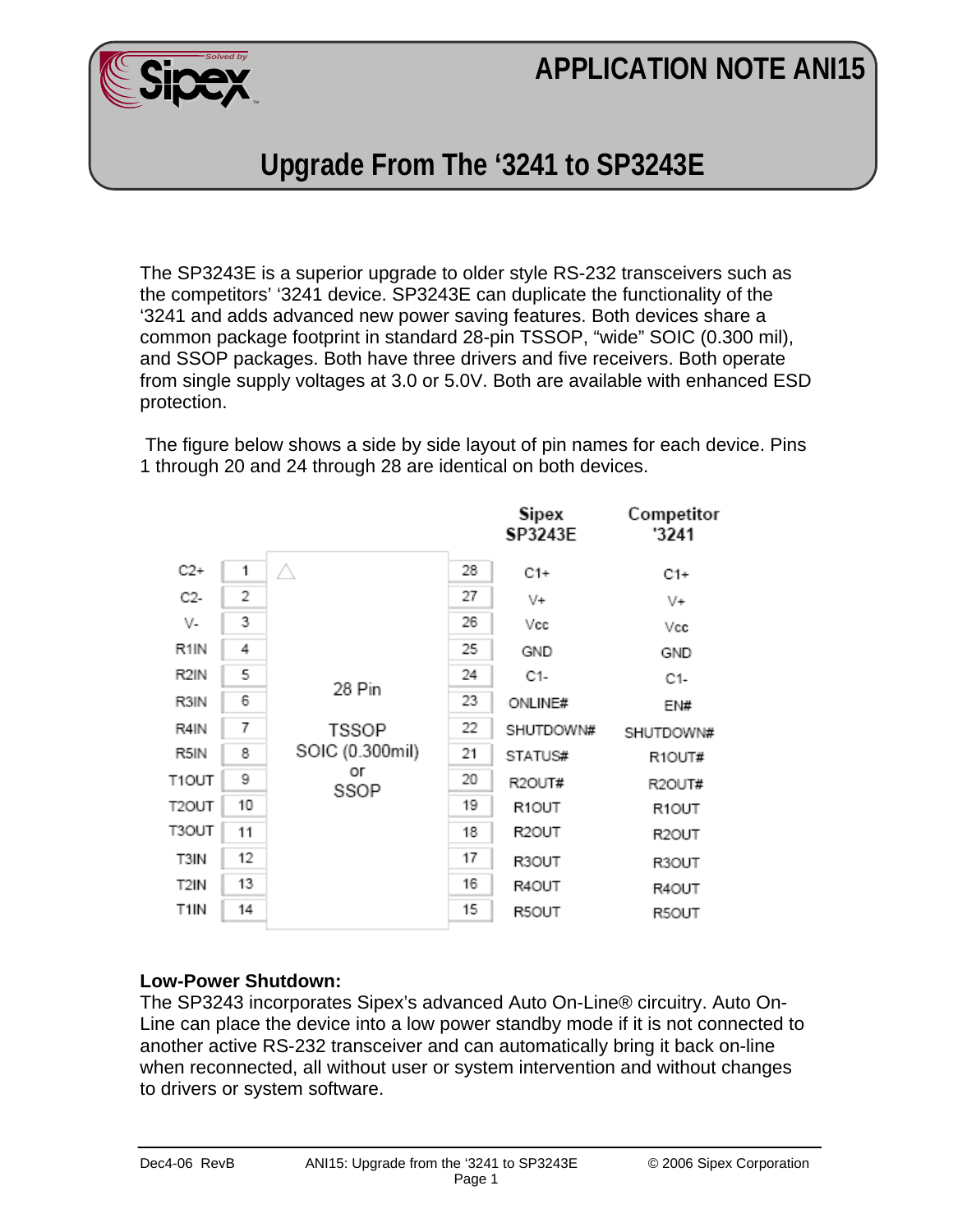| RS-232 | <b>ONLINE</b><br>SHDN# |         | STATUS# | Transceiver Status                 | Тx     | Rx     | R <sub>2</sub> |
|--------|------------------------|---------|---------|------------------------------------|--------|--------|----------------|
| Active | Input                  | # Input | Output  |                                    | OUT    | OUT    | OUT#           |
| Yes    | High                   | Low     | High    | Normal Operation<br>(Auto On-Line) | Active | Active | Active         |
| No     | High                   | High    | Low     | Normal Operation                   | Active | Active | Active         |
| No     | High                   | Low     | Low     | Shutdown<br>(Auto On-Line)         | Hi-Z   | Active | Active         |
| Yes    | Low                    | Χ       | High    | Shutdown                           | Hi-Z   | Hi-Z   | Active         |
| No     | Low                    | Х       | Low     | Shutdown                           | Hi-Z   | Hi-Z   | Active         |

The '3241 does not have enhanced automated shutdown functionality. It does feature a manual shutdown mode controlled by pin 22 (Shutdown#). Pin 22 on the SP3243 will also force the device into low power shutdown mode. Shutdown mode in both devices will power-off the onboard charge pumps and will tri-state all driver outputs.

On the SP3243, the shutdown pin will also put the receiver outputs into high impedance state. The receivers on the '3241 are controlled by the EN# pin (pin 23) independent of shutdown. SP3243 does not have a separate EN# pin.

### **Always Active Receivers to Detect Cable Plug/Unplug:**

Two receivers on the '3241 (R1 and R2) have both inverting and non-inverting outputs. The two non-inverted receiver outputs are always active, even in shutdown# or when EN# is high. They are used to detect when a serial device is plugged in and powered or unplugged/powered-off.



In idle state or when the receiver inputs are not driven, line-receiver outputs default to logic 1 (VOH). The non-inverted output will idle at logic 0 (VOL). When another serial device is connected and powered on, it should assert DCE Ready (sometimes called Data-Set Ready or DSR). Ring Indicate (RI) asserts active when the modem detects an incoming call ring signal. The non-inverting receivers can be connected to either of these signals. Its default outputs is VOL, thus it will not forward bias the input diodes of system wakeup logic.